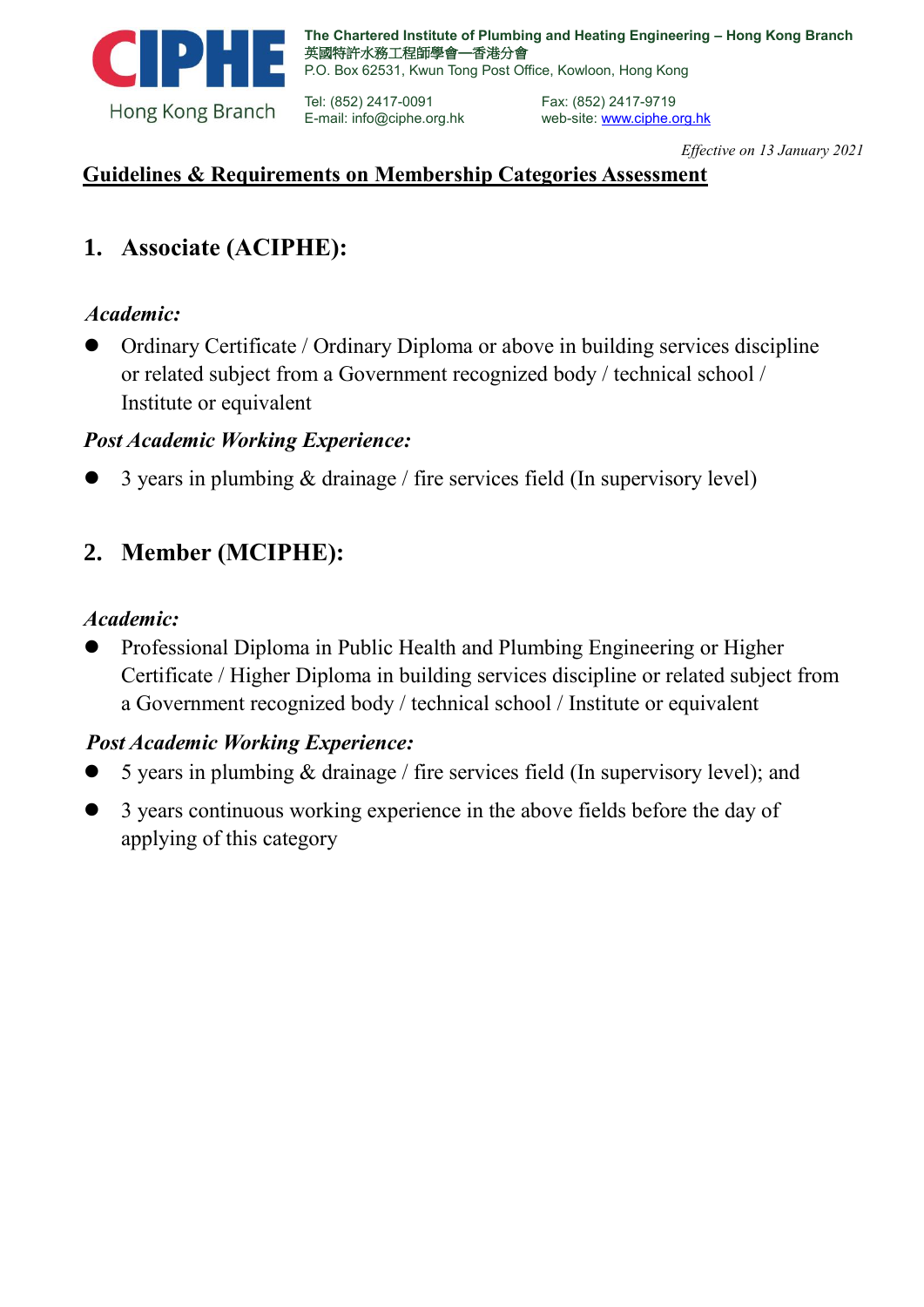

Tel: (852) 2417-0091 E-mail: info@ciphe.org.hk Fax: (852) 2417-9719 web-site[: www.ciphe.org.hk](http://www.ciphe.org.hk/) 

*Effective on 13 January 2021*

# **3. Fellow (FCIPHE):**

### *Academic:*

⚫ Holding recognized University Degree or above in building services discipline or related subject from a Government recognized body / technical school / Institute or equivalent

### *Post Academic Working Experience:*

- ⚫ 10 years in plumbing & drainage / fire services field (In management level); and
- ⚫ 5 years continuous working experience in the above fields before the day of applying of this category; and
- ⚫ The applicant shall have contributions in the above fields as recognized by the Institute

### **4. Affiliate:**

Aged over 18 years of age who has reached a level of competence in one or more aspects of plumbing and heating engineering at level of Ordinary Certificate / Ordinary Diploma or above, and is gainfully employed in the industry and is receiving practical and technical experience.

# **Transfer of Membership (ACIPHE to MCIPHE or MCIPHE to FCIPHE)**

⚫ Applicant's qualification and experience should fulfill the requirements as specified in Item 2 for transfer to MCIPHE or Item 3 for transfer to FCIPHE

# **5. Companion (CompIPHE):**

Applicant whose work associates with the plumbing  $\&$  drainage / fire services industry and supports the work of the institute but does not hold a qualification which will lead to competence in plumbing